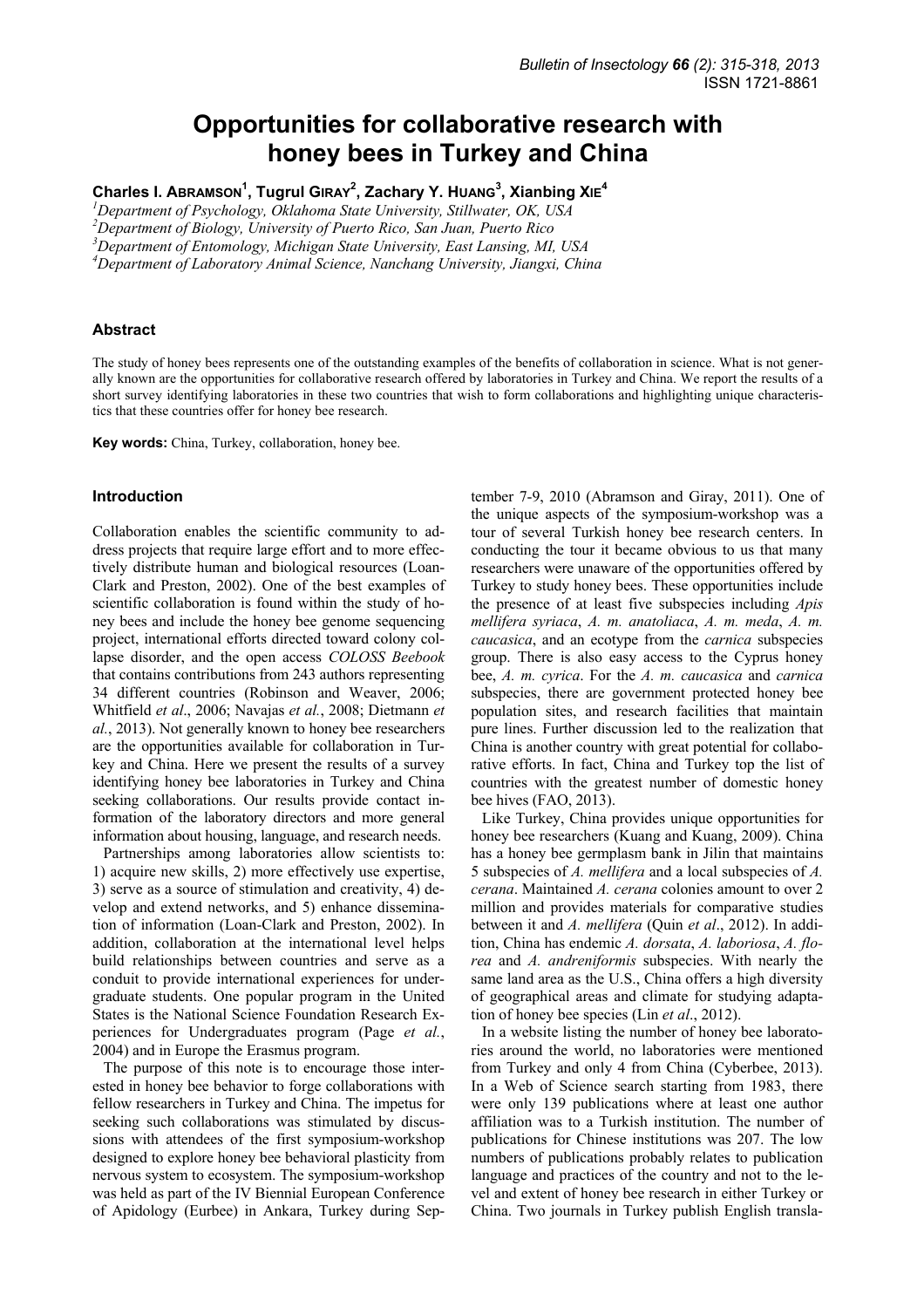tions of their articles (*Uludag Bee Journal* and *Mellifera*, respectively). No Chinese journals publish English translations, although two provide translations of abstracts (*Apiculture of China* and *Journal of the Honey Bees*, respectively).

## **Materials and methods**

To assist honey bee researchers in forging collaborations with Turkish and Chinese colleagues, we conducted a brief survey. The survey was designed to develop a database of facilities in Turkey and China that can be used as the basis for contact information. The questions were divided into 6 sections related to: 1) general contact information, 2) type of honey bees, 3) support, 4) facilities, 5) housing, and 6) collaborations. Sample questions within each category were designed to provide: 1) contact information of the laboratory director, 2) type of subspecies, and number of colonies associated with each, 3) type of support including equipment, staff, and faculty, 4) range of facilities associated with the laboratory including shared facilities, library information available on honey bees, access to undergraduate and graduate research associates, and language issues, 5) type of housing, dining facilities, and approximate cost, and 6) interest in collaboration, existing collaborations, and type of collaborations the laboratory is interested in.

# **Results**

Thirteen Turkish surveys were returned out of 30 (43%) and 25 Chinese surveys were returned out of 45 (56%). The completed Turkish surveys represent 5 geographic areas: 1) Northern Turkey (Düzce, Samsun, Trabzon), 2) Marmara Region (Bursa, Tekirdag), 3) Northeast Turkey (Trabzon), 4) Central Anatolia (Ankara) and 5) Southern Turkey (Antalya). Of the 13 completed surveys, seven were concentrated in Northern and Central Anatolia. Northern Turkey is famous for the large numbers of domestic honey bee colonies, and specialty honey types (such as the Anzer honey, chestnut honey, and the "mad" honey from *Rhododendron* nectar). There are several different institutions in Northern Turkey distributed over several provinces. The Central Anatolia surveys are all from institutions located in the capital city where some of the largest research universities in Turkey are located. In addition, Central Anatolia is the home of many of the commercial queen breeders. Living costs are extremely low, with about \$20.00 (USD) a day including food and lodging. To obtain the most recent information on cost of living in various cities in Turkey and China we suggest that the reader access the website www.numbeo.com.

The Chinese surveys were concentrated in the Provinces near the Southeast (e.g. Fujian, Zhejiang, Jiangxi) and Northeast (Beijing and Jilin) areas of China. Fujian Province harbors perhaps the world's only college specializing on honey bees, with 485 undergraduate students and 50 graduate students. The college provides many types of scholarships for graduate students outside China. Beijing has the Institute of Apicultural Research which has more than 10 principle investigators specializing on honey bee biology and pollination biology. Jiangxi Province also has four scientists specializing on honey bees.

The Ministry of Agriculture of China has invested large amounts of money into honey bee research - over 20 individual honey bee researchers have each received 6 million yuan  $(\frac{1}{2})$  (~1 million \$) for a 10 year period (year 6 now). In addition, another 30 scientists from "Experimental Stations" which focus on more applied research (breeding, maintaining bee stock etc.), each received 4 million ¥ total for a 10 year period (also year 6). One chief scientist focusing on pollination received 15 million  $\frac{1}{2}$  (~2.5 million \$) in the hopes of solving the problem of hand pollination for pear trees. Most Chinese respondents expressed difficulty in accessing primary literature in English and producing the right questions for cutting edge research. With regards to equipment related to honey bee research, China is making great strides due to the large investment by the central government to honey bee research. Living costs are relative low, with about \$15.00 a day including food and lodging.

The surveys returned from both Turkey and China all expressed an interest in collaborative research, had appropriate housing, dining, and laboratory facilities for both students and faculty, and represent a wide variety of research topics from behavioral to taxonomic investigation. Most expressed a need for molecular studies. In Turkey, most researchers identified the chief limitation as having access to cutting edge molecular techniques such as expression profiling, next generation sequencing technologies, including high density genomic markers, and transcriptomic analyses for bee research. The key areas of research in China are honey bee behavior and molecular biology. Assuming that potential collaborators have some familiarity with English, language does not appear to be an issue since all of the laboratories have some access to English speakers.

## **Conclusions**

To facilitate collaboration, we have identified laboratories in Turkey and China seeking new colleagues. We have listed the name of the laboratories along with the e-mail addresses of the laboratory directors. General information is also provided on the needs and interests of Turkish and Chinese bee laboratories and the advantages that these countries offer for research.

We made a decision not to provide specific information about individual laboratories and their interests. Our rationale for this decision is that each survey is several pages long and to report the results of individual questions would vastly increase the page length of this article without necessarily increasing the usefulness of our findings. For example, laboratory priorities change, cost of living fluctuates, facilities may improve or deteriorate, and the variety of subspecies may change. As a compromise, however unsatisfactory it may be, we summarized what we believed to be the most important data and provided contact information. Since our sample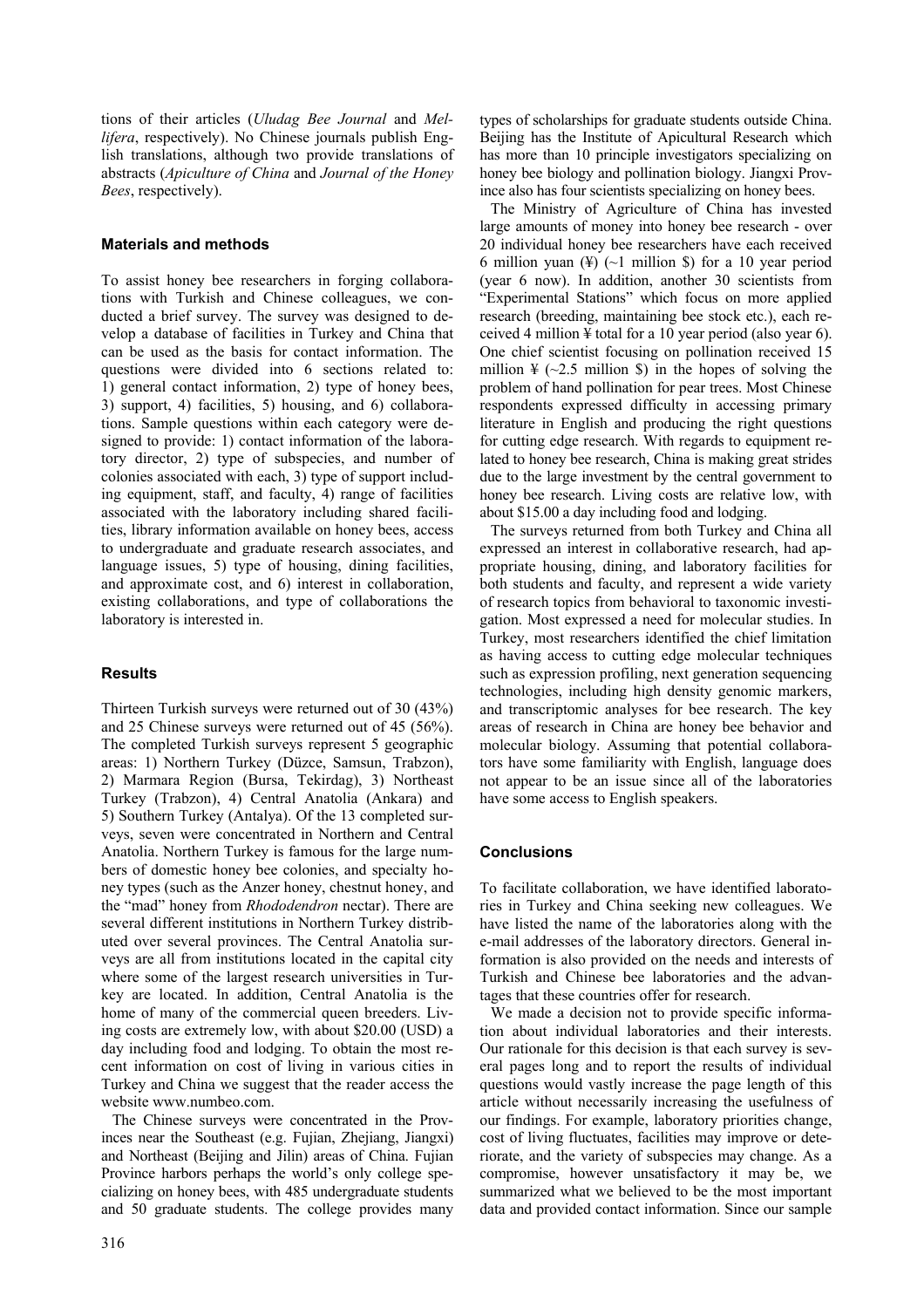is relatively small, those interested in seeking collaborations in Turkey and/or China can easily send out a general e-mail to the respondents identified in tables 1 and 2. Alternatively, an e-mail can be sent to a Turkish or Chinese laboratory in a specific geographical area. We anticipate that our survey will stimulate similar research to uncover other honey bee laboratories in non-western countries seeking collaborations.

|  |  |  |  |  |  |  |  |  | <b>Table 1.</b> Contact information to initiate collaboration with Turkish bee researchers. |
|--|--|--|--|--|--|--|--|--|---------------------------------------------------------------------------------------------|
|--|--|--|--|--|--|--|--|--|---------------------------------------------------------------------------------------------|

| Institution                      | Location                 | Director         | Contact Email                |
|----------------------------------|--------------------------|------------------|------------------------------|
| Ahi Evran University             | Kirsehir Province        | Rashan Tunca     | rivgin@gmail.com             |
| Akdeniz University               | Antalya Province         | Kemal Karabag    | karabag kemal 33@hotmail.com |
| Ankara University                | Ankara Province          | H. Vasfi Gencer  | gencer@agri.ankara.edu.tr    |
| Düzce Üniversitesi               | <b>Bolu Province</b>     | Meral Kekecoglu  | meralkekecoglu@duzce.edu.tr  |
| Hacettepe University             | Ankara Province          | Ciğdem Özenirler | cozener@hacettepe.edu.tr     |
| Hacettepe University             | Ankara Province          | Kadriye Sorkun   | kadriye@hacettepe.edu.tr     |
| Hacettepe University             | Ankara Province          | Ömür Gencay      | gencay@hacettepe.edu.tr      |
| Karadeniz Technical University   | <b>Trabzon Province</b>  | Sevgi Kolayli    | skolayli61@yahoo.com         |
| Middle East Technical University | Ankara Province          | Aykut Kence      | aykut@metu.edu.tr            |
| Mustafa Kemal University         | Hatay Province           | Mustafa Muz      | mustafamuz@gmail.com         |
| Namik Kemal University           | <b>Tekirdag Province</b> | Devrim Oskay     | $d$ oskay@nku.edu.tr         |
| Ondokuz Mayis University         | Samsun Province          | Ahmet Güler      | aguler@omu.edu.tr            |
| Uludag University                | Bursa Province           | Levent Aydin     | laydin@uludag.edu.tr         |

**Table 2.** Contact information to initiate collaboration with Chinese bee researchers.

| Institution                                                                 | Location                        | Director      | Contact Email                         |
|-----------------------------------------------------------------------------|---------------------------------|---------------|---------------------------------------|
| Honey Bee Research Institute,                                               | Nanchang,                       | Zhijiang Zeng | bees1965@sina.com                     |
| Jiangxi Agricultural University                                             | Jiangxi Province                |               |                                       |
| Laboratory Animal Research Center,                                          | Nanchang,                       | Xianbing Xie  | xbxbees@msu.edu                       |
| Nanchang University                                                         | Jiangxi Province                |               |                                       |
| The Medical Experimental Animal Center,                                     | Nanchang,                       | Zhiyong Liu   | Liuzhiyong0791@163.com                |
| Jiangxi Institute of Occupational Disease Prevention                        | Jiangxi Province                |               |                                       |
| State Key Laboratory of Food Science and Technology,<br>Nanchang University | Nanchang,<br>Jiangxi Province   | Liping Luo    | lluo2@126.com                         |
| Key Laboratory for Honey Bee Genetics and Queen Breeding,                   | Jilin,                          |               |                                       |
| Jilin Provincial Institute of Apicultural Science                           | Jilin Province                  | Yunbo Xue     | asijlxue@sina.com                     |
| College of Bee Science,                                                     | Fuzhou,                         |               |                                       |
| Fujian Agriculture and Forestry University                                  | <b>Fujiang Province</b>         | Xiaoqing Miao | mxqsf88@126.com                       |
| Honey Bee Ecology Laboratory,                                               | Fuzhou,                         |               |                                       |
| Fujian Agriculture and Forestry University                                  | <b>Fujiang Province</b>         | Bingfeng Zhou | bingfengfz@126.com                    |
| Laboratory of Honeybee Physiology and Pathology,                            | Fuzhou,                         |               |                                       |
| Fujian Agriculture and Forestry University                                  | <b>Fujiang Province</b>         |               | Shaokang Huang seanhuang304@gmail.com |
| The Higher Educational Key Laboratory for Molecular Biology and             | Quanzhou,                       |               |                                       |
| Pharmacology of Fujian Province, Quanzhou Normal University                 | Fujian Province                 | Liangxian Sun | lxsunbee@163.com                      |
| Laboratory of Honey Bee Physiology and Behavior,                            | Fuzhou.                         | Songkun Su    | susongkun@zju.edu.cn                  |
| Fujian Agriculture and Forestry University                                  | <b>Fujiang Province</b>         |               |                                       |
| Honey Bee Science Laboratory, College of Animal Sciences,                   | Hangzhou,                       | Fuliang Hu    | flhu@zju.edu.cn                       |
| Zhejiang University                                                         | Zhejiang Province               |               |                                       |
| Institute of Technical Biology and Agriculture Engineering                  | Hefei.                          | Fanglin Liu   | flliu@ipp.ac.cn                       |
|                                                                             | Anhui Province                  |               |                                       |
| Institute of Bee Research,                                                  | Chongging,                      | Jun Guo:      | guojun0591@126.com                    |
| Chongqing Academy of Animal Sciences                                        | Sichuan Province                |               |                                       |
| Honey Bee Section,                                                          | Miyun County,                   | Qihua Luo     | luoqihua0825@163.com                  |
| Bureau of Parks and Woods                                                   | Beijing                         |               |                                       |
| Honey Bee Research Institute of Henan Institute of Science and Technology   | Xinxiang,<br>Henan Province     |               | Zhongying Zhang zzy206@126.com        |
|                                                                             | Hefei,                          |               |                                       |
| Apiculture Research Institute of Anhui Agricultural University              | Anhui Province                  | Linsheng Yu   | Yulinsheng@ahau.edu.cn                |
| Bee Laboratory, Horticulture Research Institute,                            | Taiyuan,                        |               |                                       |
| Academy of Agricultural Sciences of Shanxi Province                         | Shanxi Province                 | Youquan Shao  | shaoyouquan $(a)$ 163.com             |
| National Key Laboratory of State Forestry Administration Resource Insect    | Kunming,                        |               |                                       |
| Cultivation and Utilization                                                 | Yunnan Province                 | Ying Feng     | $y$ feng $@$ vip.km169.net            |
| Institute of Apicultural Research,                                          | Haidian District,               |               |                                       |
| Chinese Academy of Agricultural Sciences                                    | Beijing                         | Jie Wu        | apis@vip.sina.com                     |
| The Ministry of Agriculture Key Laboratory of Pollinating Insect Biology    | Beijing                         | Ting Zhou     | ztapis@263.net                        |
| Department of Beekeeping and Biotechnology,                                 | Beijing                         | Jianke Li     | apislijk $@126$ .com                  |
| Institute of Apicultural Research, Chinese Academy of Agricultural Science  |                                 |               |                                       |
| The Ministry of Agriculture Key Laboratory of Pollinating Insect Biology    | Beijing                         | Shufa Xu      | phagraham@sina.com                    |
| Guangdong Entomological Institute                                           | Guangzhou,                      |               | lyxbee@126.com                        |
|                                                                             | Guangdong Province Yuexiong Luo |               |                                       |
| Shandong Provincial Key Laboratory of Animal Biotechnology and Disease      | Tai'an,                         | Baohua Xu     | bhxu@sdau.edu.cn                      |
| Control and Prevention                                                      | Shandong Province               |               |                                       |
| Jinhua Institute of Apicultural Research                                    | Jinhua,<br>Zhejiang Province    | Xujiang He    | Hexujiang $3@163$ .com                |